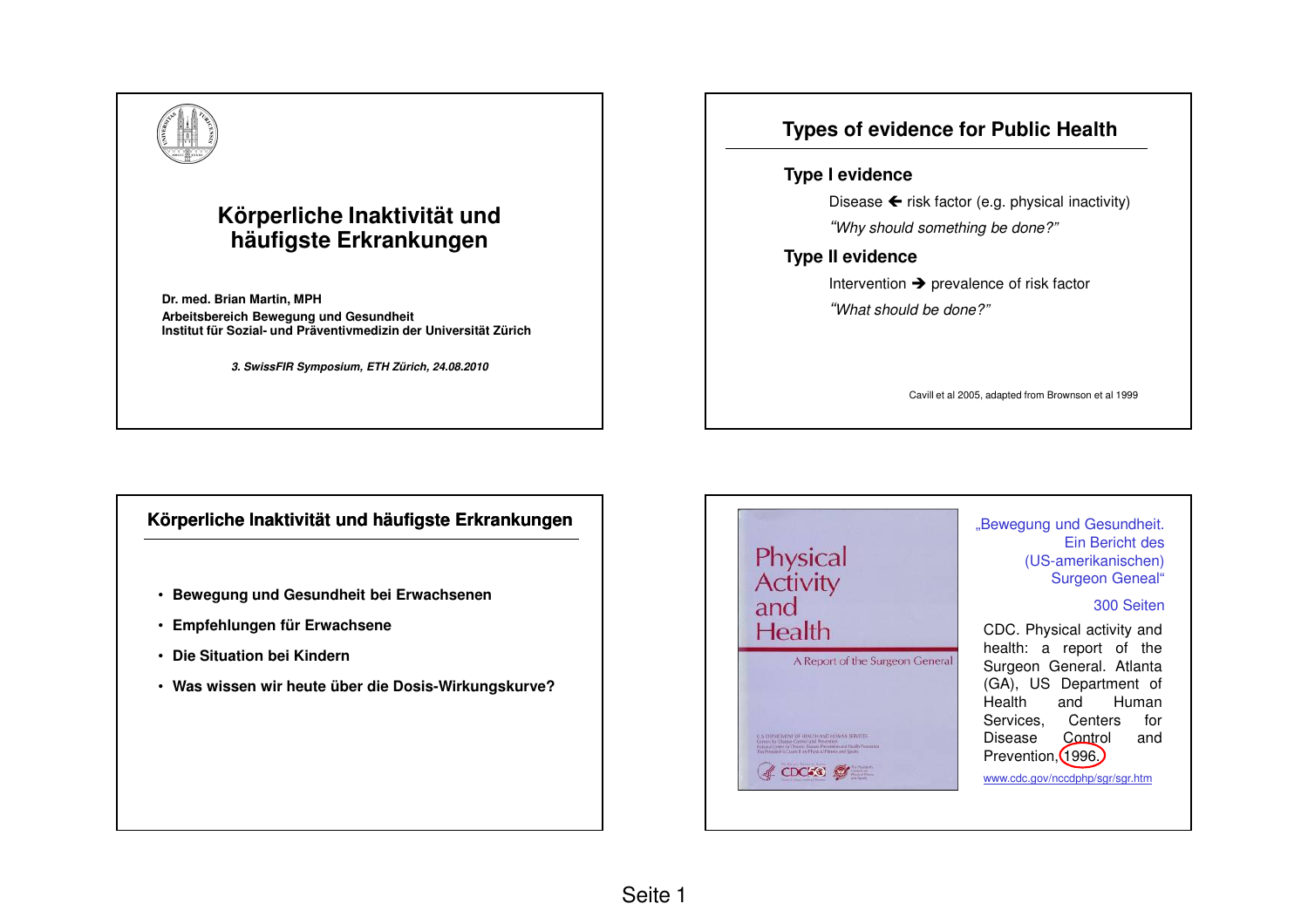## **Erste erwähnte Studien im Surgeon General's Report**

Bewegung und Herz-Kreislauf-Krankheiten

 Morris JN, Heady JA, Raffle PAB, Roberts CG, Parks JW. Coronary heart disease and physical activity of work. Lancet 1953;2:1111–1120.

#### Bewegung und Krebs

 Polednak AP. College athletes, body size, and cancer mortality. Cancer 1976;38:382–387.

CDC. Physical activity and health: <sup>a</sup> report of the Surgeon General. Atlanta (GA), US Department of Health and Human Services, Centers for Disease Control and Prevention, 1996.





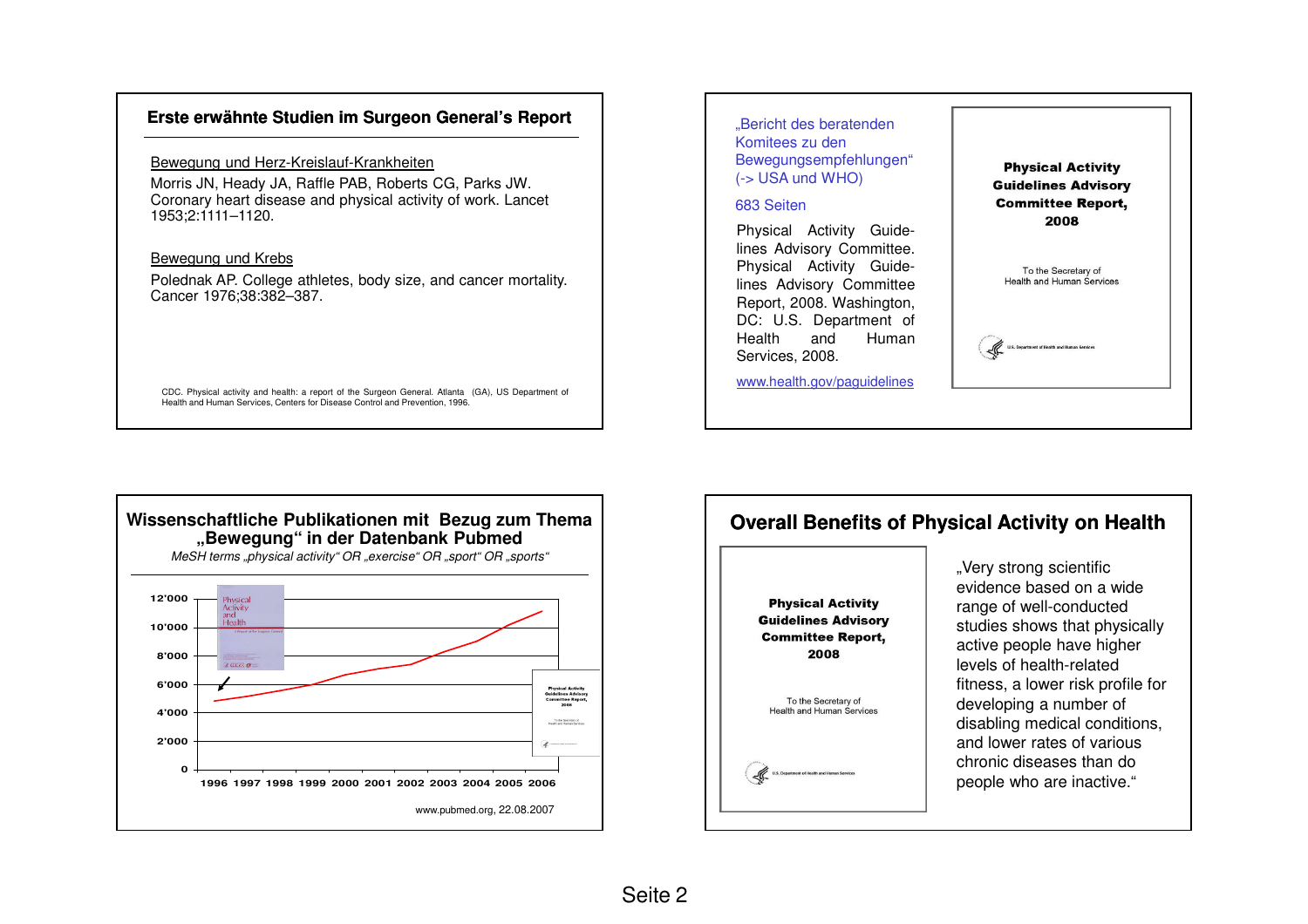



| <b>Risk factor</b> | Sex |        |        | Control (%) Case (%) Odds ratio (99% CI) |
|--------------------|-----|--------|--------|------------------------------------------|
| Exercise           | F   | $16-5$ | 9.3    | $0.48(0.39 - 0.59)$                      |
|                    | M   | $20-3$ | $15-8$ | $0.77(0.69 - 0.85)$                      |
|                    |     |        |        |                                          |

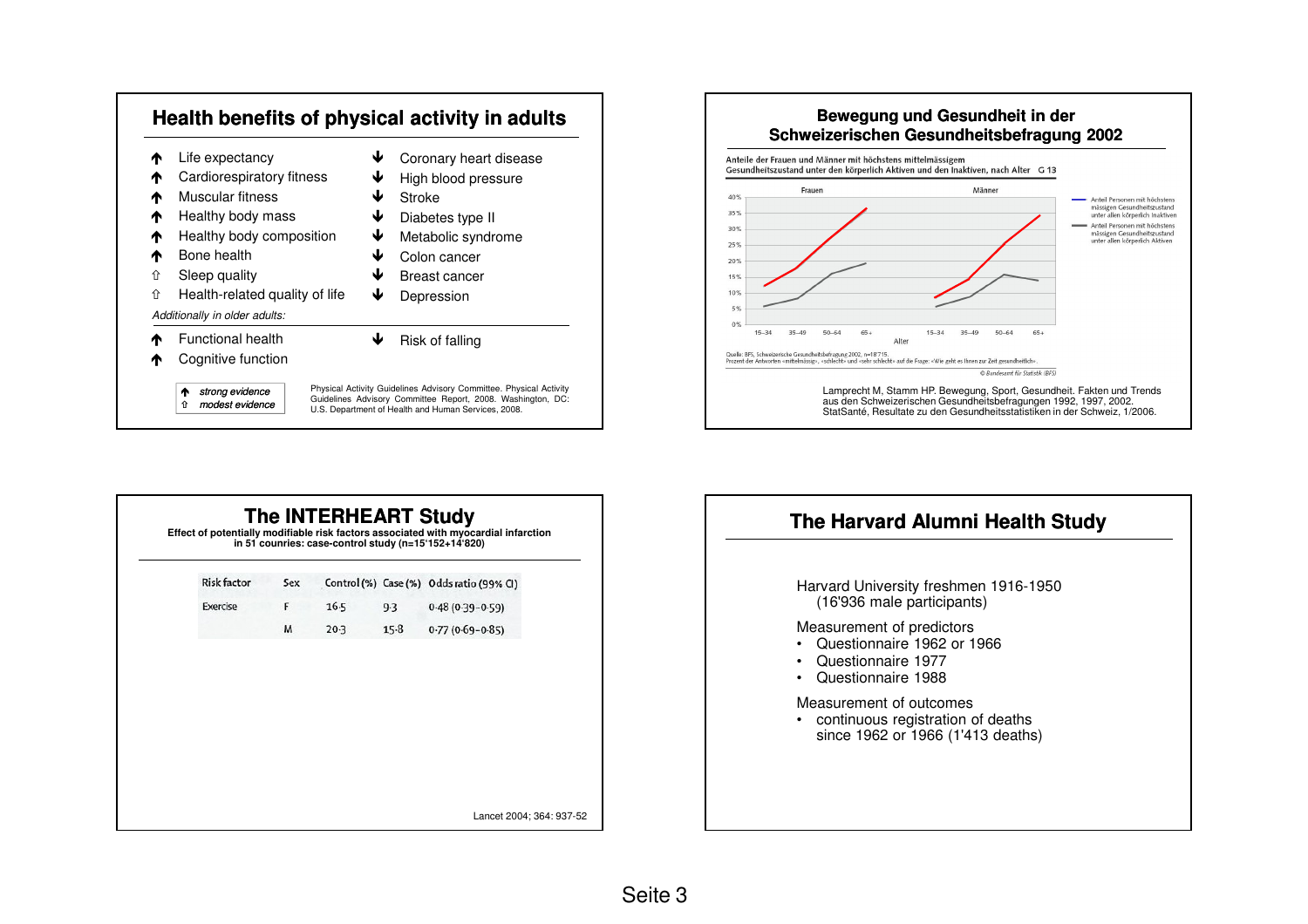| The Harvard Alumni Health Study              |                        |  |  |  |  |
|----------------------------------------------|------------------------|--|--|--|--|
| <b>Results 1986</b>                          |                        |  |  |  |  |
| Physical activity 1962/66<br>[kcal per week] | Relative risk of death |  |  |  |  |
| $<$ 2000                                     | 1.00                   |  |  |  |  |
| $>=2000$                                     | 0.72                   |  |  |  |  |
|                                              |                        |  |  |  |  |
|                                              |                        |  |  |  |  |
|                                              |                        |  |  |  |  |
| N Engl J Med 1986; 314: 605-13               |                        |  |  |  |  |
|                                              |                        |  |  |  |  |

## **The Harvard Alumni Health Study**

## **Results 1986**

| Physical activity 1962/66<br>[kcal per week] | Relative risk of death |
|----------------------------------------------|------------------------|
| $500$                                        | 1.00                   |
| 500-999                                      | 0.78                   |
| 1000-1499                                    | 0.73                   |
| 1500-1999                                    | 0.63                   |
| 2000-2499                                    | 0.62                   |
| 2500-2999                                    | 0.52                   |
| 3000-3499                                    | 0.46                   |
| $>=3500$                                     | 0.62                   |
|                                              |                        |

N Engl J Med 1986; 314: 605-13



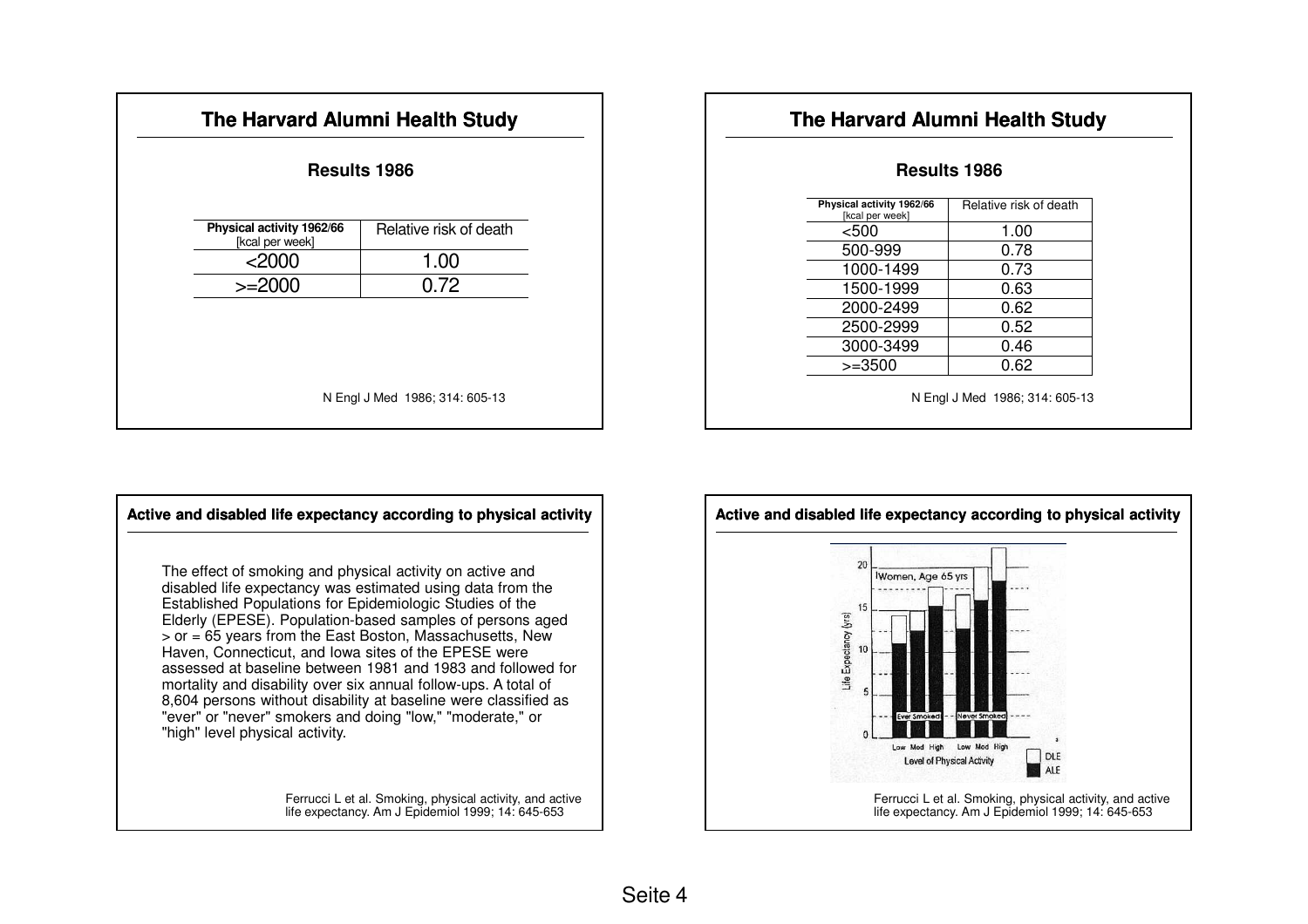





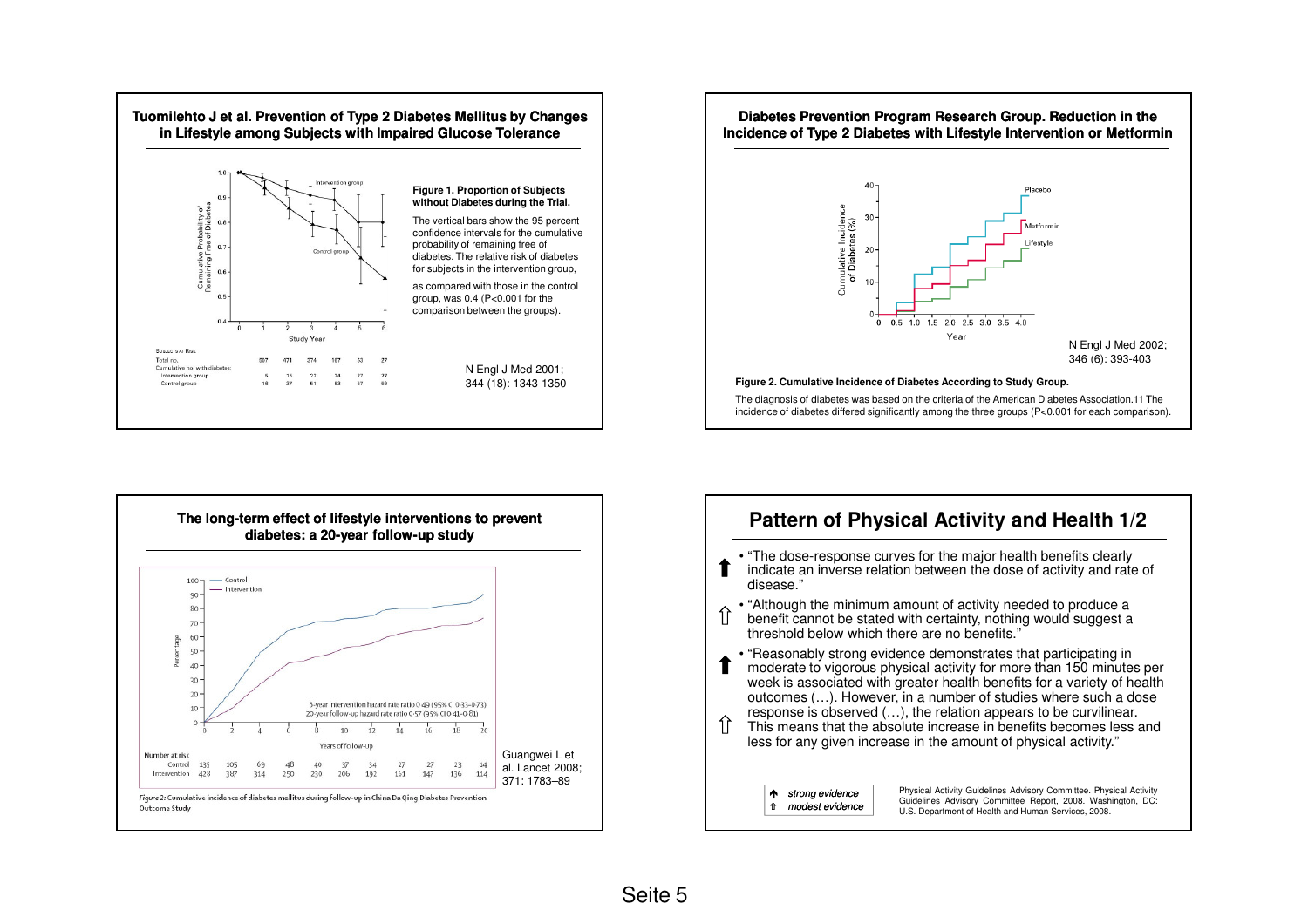

## **Pattern of Physical Activity and Health 2/2**

• "Strong evidence indicates that an increase in intensity is associated with greater improvements for some health outcomes compared to

those observed with moderate intensity activity (…). However, it should be noted that an increase in intensity was often associated with an increase in volume of activity for many observational and experimental studies, and it is difficult to separate the benefits of each."

• "Although the data are limited, the results suggest that for health

and fitness benefits, the frequency of activity is much less important than the amount or intensity."

• "Some scientific evidence of moderate strength suggests that accumulating 30 or more minutes of moderate- to vigorous-intensity aerobic activity throughout the day in bouts of 10 minutes or longer produces improvements (…). Data on the effects of accumulating activity involving multiple short bouts (…) are very limited."

 $\uparrow$  strong evidence modest evidence Physical Activity Guidelines Advisory Committee. Physical Activity Guidelines Advisory Committee Report, 2008. Washington, DC: U.S. Department of Health and Human Services, 2008.



# **2008 Physical activity guidelines for Americans**

#### **Key Guidelines for Adults**

- · All adults should avoid inactivity. Some physical activity is better than none, and adults who participate in any amount of physical activity gain some health benefits.
- · For substantial health benefits, adults should do at least 150 minutes (2 hours and 30 minutes) a week of moderate-intensity, or 75 minutes (1 hour and 15 minutes) a week of vigorous-intensity aerobic

physical activity, or an equivalent combination of moderate- and vigorousintensity aerobic activity. Aerobic activity should be performed in episodes of at least 10 minutes. and preferably, it should be spread throughout the week.



• For additional and more extensive health benefits, adults should increase their aerobic physical activity to 300 minutes (5 hours) a week of moderateintensity, or 150 minutes a week of vigorousintensity aerobic physical activity, or an equivalent combination of moderate- and vigorous-intensity activity. Additional health benefits are gained by engaging in physical activity beyond this amount.

Adults should also do muscle-strengthening activities that are moderate or high intensity and involve all major muscle groups on 2 or more days a week, as these activities provide additional health benefits.

www.health.gov/paguidelines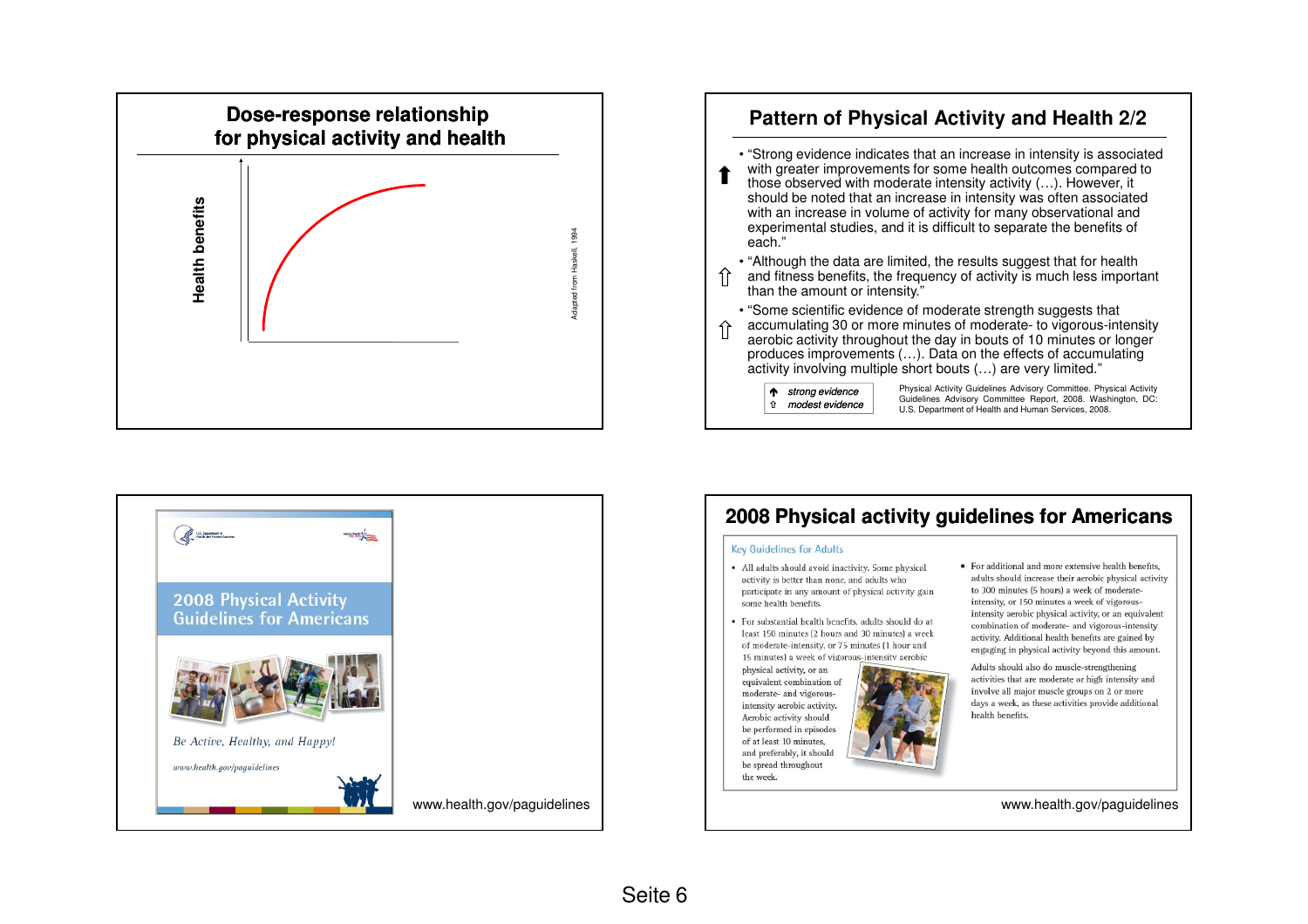

## **Weiterer gesundheitlicher Nutzen von Bewegung und Sport**

Menschen, die körperlich aktiver sind, rauchen auch weniger und ernähren sich bewusster. Dieser insgesamt gesündere Lebensstil spricht zusätzlich für die Förderung von Bewegung und Sport.

#### (...)

Im Stressmanagement, im Aufbau des Selbstwertgefühls, in der sozialen Integration von Einzelpersonen und verschiedensten Gruppen sowie in der Therapie und Rehabilitation einer ganzen Reihe von Erkrankungen und Beeinträchtigungen bestehen weitere Einsatzmöglichkeiten für Bewegung und Sport in spezifischenOrganisations- und Durchführungsformen.

> **Gesundheitswirksame Bewegung. Empfehlungen von BASPO, BAG und "Netzwerk Gesundheit und Bewegung Schweiz"**



### **Warum ist die Evidenz bei Kindern (noch) so viel schlechter?**

- **Körperliche Inaktivität führt generell zu chronischen und nicht akuten Krankheiten**
- **Schlechtes Tracking des Bewegungsverhaltens(mit seinen Vor- und Nachteilen)**
- **Messungen von komplexen Endpunkten (z. B. motorische Entwicklung) sehr anspruchsvoll**
- **Standardisierung der Messmethoden für körperliche Aktivität noch im Gange**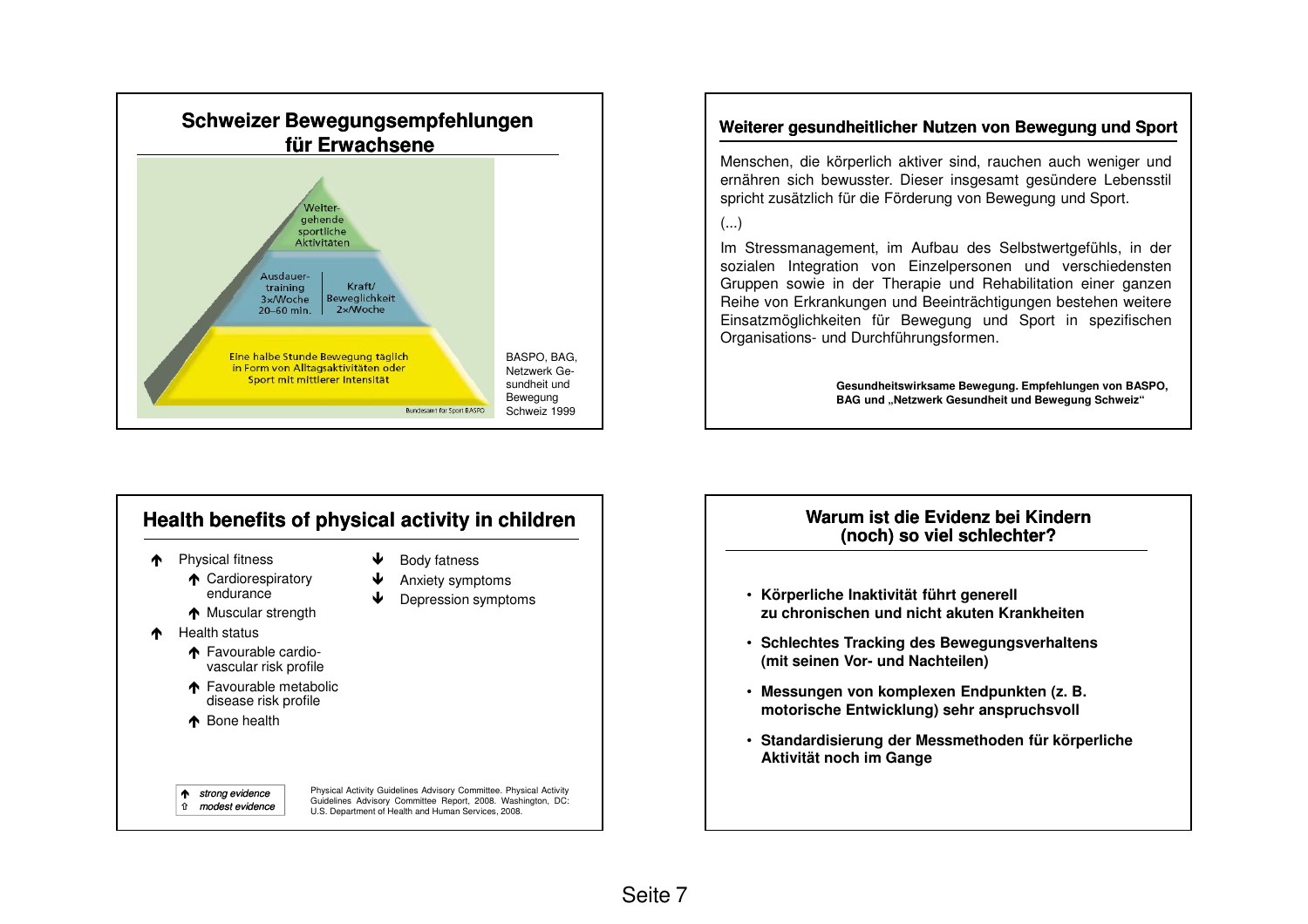

## **Schweizer Bewegungsempfehlungen für Kinder und Jugendliche**

"Es wird aus gesundheitlicher Sicht empfohlen, sich täglich zu bewegen. Nach heutigen Erkenntnissen sollte dies bei Jugendlichen gegen Ende des Schulalters während mindestens einer Stunde pro Tag geschehen; bei jüngeren Kindern noch deutlich mehr (…). Aus praktischen Gründen wird empfohlen, im Hinblick auf die Mindestempfehlungen alleAktivitäten ab etwa 10 Minuten Dauer mitzuzählen."

> BASPO, BAG, Netzwerk Gesundheit und Bewegung Schweiz 2006



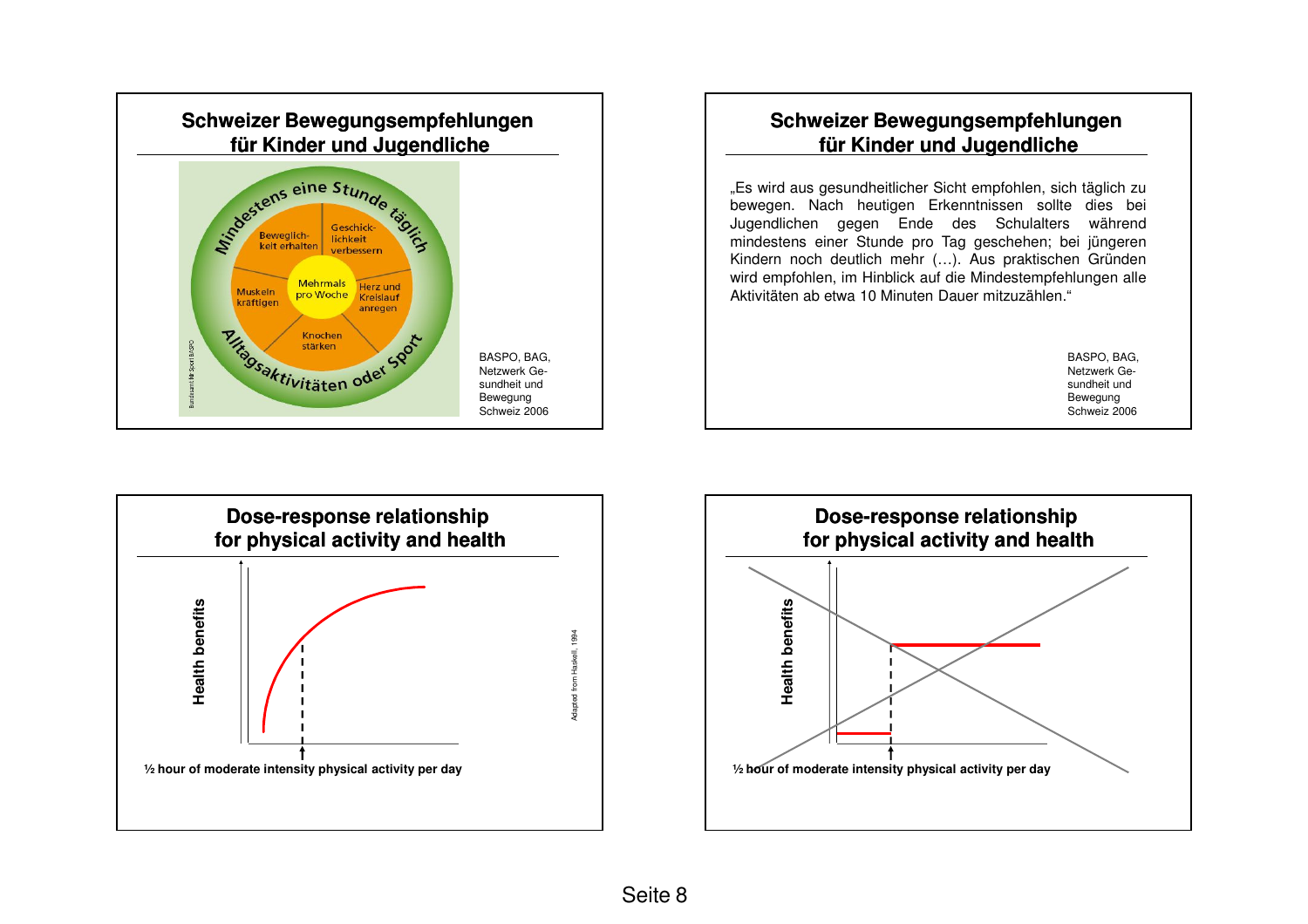





## **Körperliche Aktivität und häufigste Erkrankungen - Zusammenfassung**

- Gute Evidenz für eine grosse Anzahl von Gesundheitseffekten von regelmässiger Bewegung
- Kein Hinweis auf einen unteren Schwellenwert, Dosis-Wirkungsbeziehung grundsätzlich klar
- Wegen ungenauer Messinstrumente bis jetzt de facto nur semi-quantitavie Beschreibung der Zusammenhänge
- • Methodische Fortschritte werden in naher Zukunft genaue quantitative Aussagen bezüglich Effekten und Monitoring erlauben